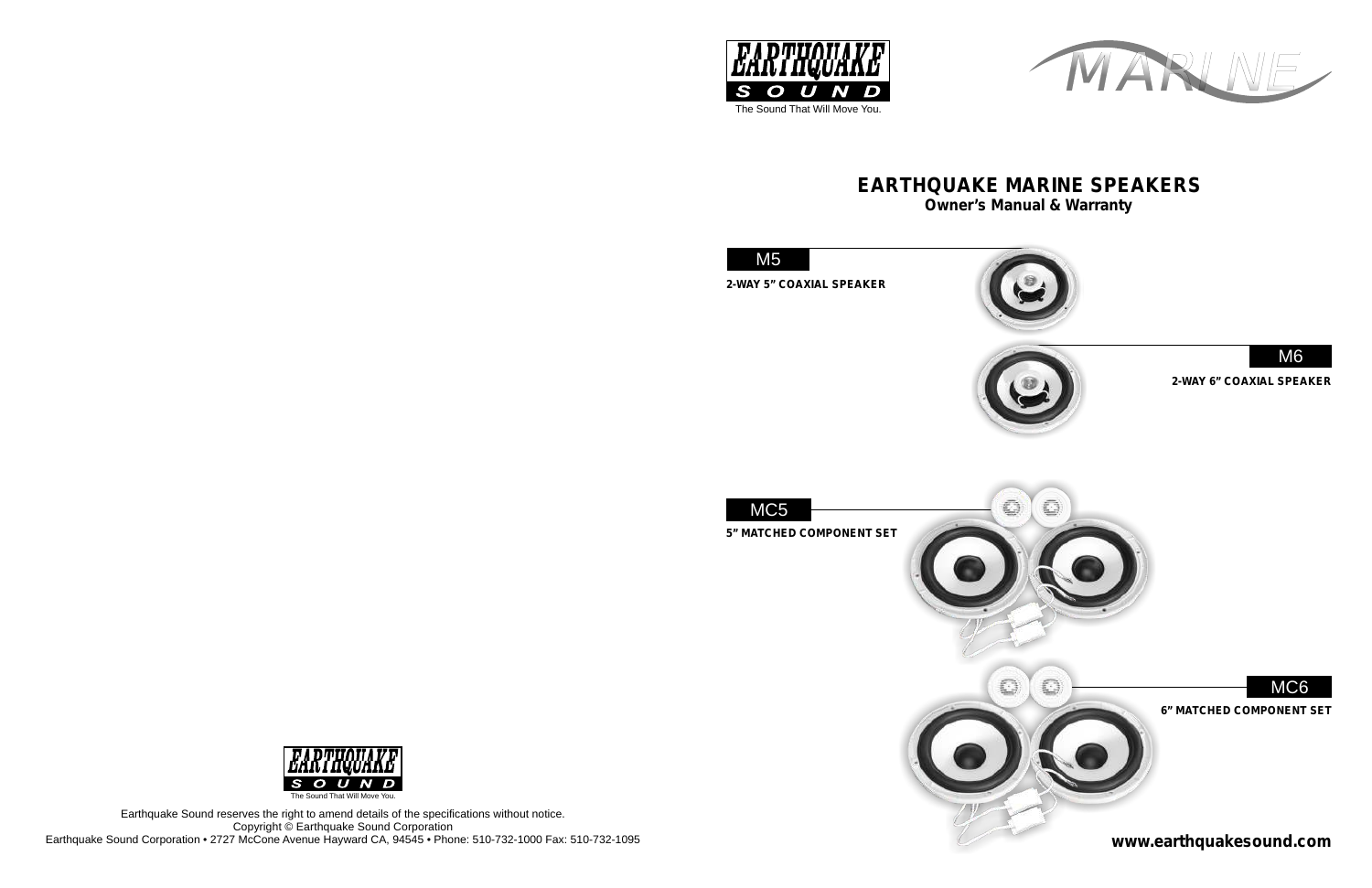# **Five (5) year limited warranty:**

Earthquake warrants the original purchaser that all Factory Sealed New Audio Products be free from defects in material and workmanship under normal and proper use for a period of five (5) years from the date of purchase (as shown on the original bill of sale with serial number affixed/written on it). The five (5) year warranty period is valid only if an authorized Earthquake dealer properly installs the product and the warranty registration card is properly filled out and sent to Earthquake Sound Corporation. If a non-authorized party installs the product a ninety (90) day warranty period will be applied.

### **(A) Five (5) years limited warranty plan coverage guidelines:**

**• First year:** Earthquake pays for labor, parts, and return ground freight (only in US mainland, not including Alaska and

- Hawaii).
- **Second year:** Earthquake pays for labor and parts only, customer must pay freight both ways.
- **Third, fourth & fifth year:** Earthquake pays for labor only. Customer must pay for parts and freight both ways.

### **(B) Warning:**

Products (sent for repair) that are tested by Earthquake technicians and deemed to have no problem(s) will not be covered by the five (5) year limited warranty. Customer will be charged a minimum of one (1) hour of labor (ongoing rates) plus shipping charges back to customer.

### **(C) Earthquake will repair or replace - at our option - all defective products/parts subject to the following provisions:**

• Defective products/parts have not been altered or repaired by other than an Earthquake factory approved technician. • Products/parts are not subjected to negligence, misuse, improper use, or accident, damaged by improper line voltage, used with incompatible products, or have its serial number or any part of it altered, defaced or removed, or have been used in any way that is contrary to Earthquake's written instructions.

### **(D) Warranty Limitations:**

Warranty does not cover products that have been modified or abused. Including but not limited to the following: • Damages to speaker cabinet and cabinet finish due to misuse, abuse, or use of improper use of cleaning materials/methods.

• Bent speaker frame, broken speaker connectors, holes in speaker cone, surround & dust cap, burnt speaker voice coil. • Bent amplifier casing, damaged finish on the casing due to abuse, misuse, or improper use of cleaning material.

- 
- Fading, deterioration of speaker components & finish due to improper exposure to elements.
- 
- Burnt traces on PCB.
- Product/part damaged due to poor packaging or abusive shipping conditions.
- Subsequent damage to other products.

warranty claim will not be valid if the warranty registration card is not properly filled out & returned to Earthquake with a copy of the sales invoice.

We strongly recommend you to have your new marine speakers installed by an authorized Earthquake Sound dealer: Installation professionals employed by your dealer have the correct tools and knowledge to install your speakers neatly and successfully. Also, when your new products are installed by an authorized dealer, your product will include a FIVE YEAR LIMITED WARRANTY. If you choose to perform your own installation, your warranty will be subject to limitations. Dealer policies on handling warranty requests may vary from one dealer to the next. Please read the warranty information in its entirety and use good judgment when making these vital decisions.

> Please keep this warranty information in your files for future reference if necessary. It is recommended that future reference if necessary. It is recommended that SERIAL NUMBE<br>vou stick your serial number here for future reference.



### **(E) Service Request:**

To receive product/s service, contact Earthquake's service department at (510) 732-1000 and request an RMA number (Return Material Authorization); items shipped without a valid RMAnumber will be refused. Make sure you provide us with your complete/correct shipping address, a valid phone number, and a brief description of the problem you are experiencing with the product. In most cases, our technicians might be able to resolve the problem over the phone, thus eliminating the need to ship the product.

### **(F) Shipping Instructions:**

Product/s must be packaged in its original protective box(s) to minimize transport damage. Shipping claims regarding items damaged in transit must be presented to carrier. Earthquake Sound Corporation reserves the right to refuse any products improperly packed. Original bill of sale must accompany product returned for service. We encourage you to include with the package a written description of the problem. Ship product to: Earthquake Sound Corp. 2727 Mc Cone Avenue, Hayward, CA 94545. Ph (510) 732-1000. You are responsible for the cost of shipping the product to Earthquake Sound Corporation.

### **(G) Disputes Resolution:**

All disputes - between clients and Earthquake Sound Corporation - resulting from the five (5) years limited warranty policy must be resolved according to the laws & regulations of the county of Alameda -California.

Page# 4……Components set dimensions

Page# 5……Coaxial dimensions / Coaxial and component specs

Page# 6 & 7……Instalation

### **Table of Content**

Page# 3......Warranty guidelines

Thank you for choosing Earthquake Sound's line of Earthquake Marine coaxial and component sets for superior enhancement of your water craft audio system. With proper installation and responsible listening, your marine speakers will give you years of near perfect sound reproduction.

# **High-Performance, Protection and Sound Quality**

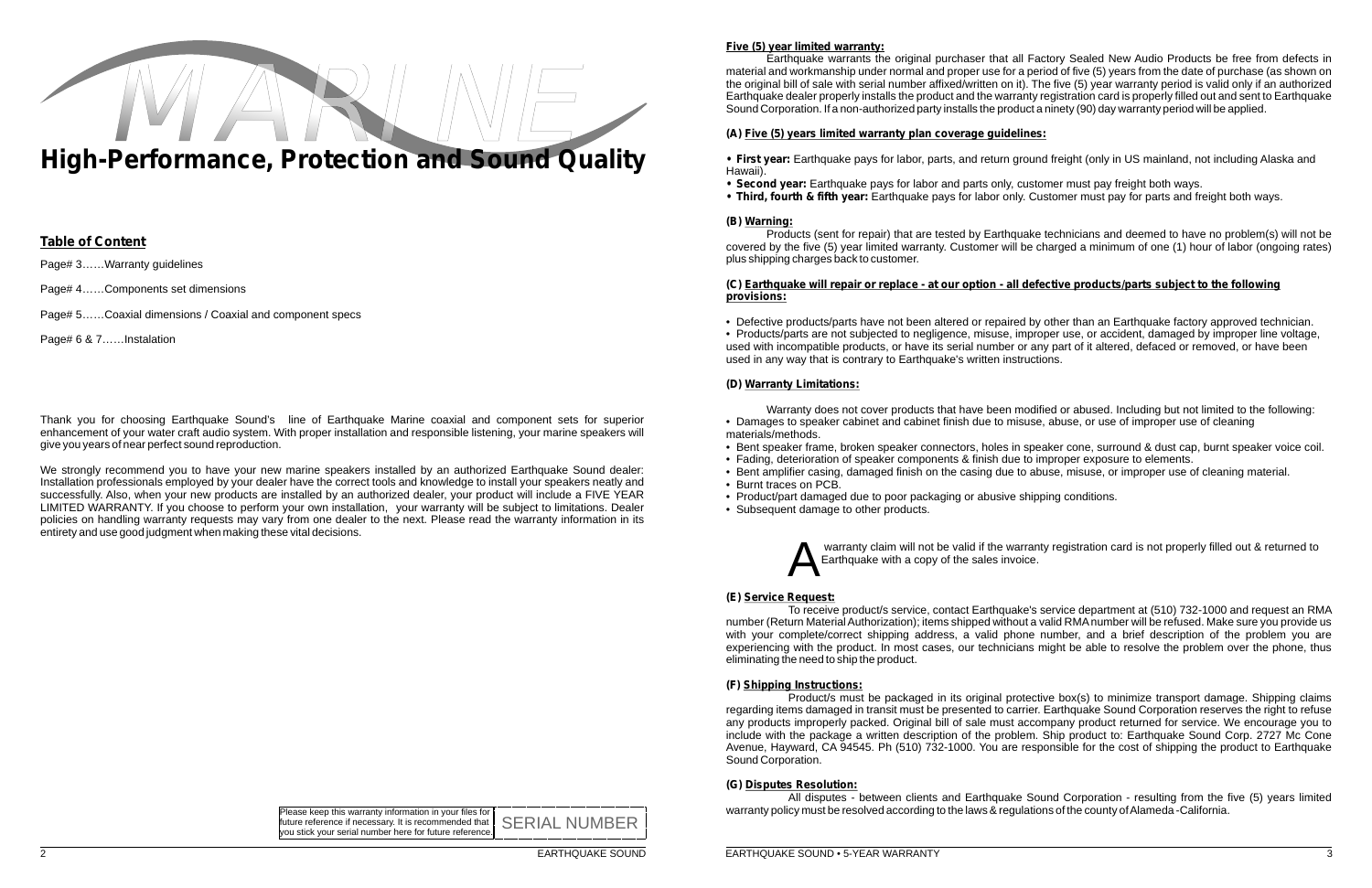### All specifications are subject to change without notice.

### **MC, Tweeter Dimensions**

| This diagram displays only the raw tweeter.<br>Mounting components vary in size. |                  |
|----------------------------------------------------------------------------------|------------------|
| Trim Ring Diameter <sup>1</sup>                                                  | $2.15$ ", 54.7mm |
| Cut Out Hole Diameter <sup>3</sup>                                               | 1.79", 45.6mm    |
| Total Depth <sup>@</sup>                                                         | .925", 23.5mm    |
| Mounting Depth <sup>®</sup>                                                      | .71", 18.2tmm    |
|                                                                                  |                  |

|  | This diagram disp<br>Mounting compon |
|--|--------------------------------------|
|  | Trim Ring Diame                      |
|  | Cut Out Hole Di                      |
|  | Total Depth <sup>@</sup>             |
|  | <b>Mounting Depth</b>                |
|  |                                      |



### **MC Crossover Dimensions**

# $\overline{\mathbf{e}}$  $\sqrt{1}$ C

**A** Grille tray outer diameter

 $\bullet$  Mounting depth

### **MC5 WOOFER DIMENSIONS**

| $166.5$ mm $\bullet$ 6.55"               |
|------------------------------------------|
| 20mm • .78"                              |
| $61$ mm $\cdot$ 2.40"                    |
| 87mm • 3.42"<br>+ 20mm • .78" for x-over |
| $129.0$ mm $\bullet$ 5.07"               |
|                                          |

E A

Da D

190.5mm • 7.5"

## **MC6 WOOFER DIMENSIONS**  $\begin{picture}(100,100) \put(0,0){\line(1,0){10}} \put(10,0){\line(1,0){10}} \put(10,0){\line(1,0){10}} \put(10,0){\line(1,0){10}} \put(10,0){\line(1,0){10}} \put(10,0){\line(1,0){10}} \put(10,0){\line(1,0){10}} \put(10,0){\line(1,0){10}} \put(10,0){\line(1,0){10}} \put(10,0){\line(1,0){10}} \put(10,0){\line(1,0){10}} \put(10,0){\line$ B IД C اس D Da E

B Grille protrusion 29.5mm • 1.16"

**D** Magnet width

**D**a Magnet wid<br><u>+ crossover</u>

59mm • 2.32"

 $\odot$  Cut out hole

 $\overline{a}$ 

147mm • 5.78"

90mm •3.54 "

A

 $+ 20$ mm $\cdot$  .78" for x-over

### **M5 COAXIAL DIMENSIONS**

| <b>▲ Grille tray outer</b><br>diameter | $165.5$ mm $\bullet$ 6.51" |
|----------------------------------------|----------------------------|
| <b>B</b> Grille protrusion             | $21$ mm $\cdot$ .82"       |
| ● Mounting depth                       | $62mm \cdot 2.44"$         |
| <b>I</b> Magnet width                  | $87mm \cdot 3.42"$         |
| <b>● Cut out hole</b>                  | $130.0$ mm $\bullet$ 5.11" |

### **M6 COAXIAL DIMENSIONS**

| ♦ Grille tray outer<br>diameter | 190.2mm • 7.48 "         |
|---------------------------------|--------------------------|
| <b>● Grille protrusion</b>      | $26mm \cdot 1.02"$       |
| ● Mounting depth                | 59mm • 2.32"             |
| <b>I</b> Magnet width           | 90mm $\cdot$ 3.54"       |
| <b>A</b> Cut out hole           | $147$ mm $\bullet$ 5.78" |
|                                 |                          |



# B ١Ш C D E A



### **MARINE MATCHED COMPONENT SPECIFICATIONS**

| <b>Model</b>              | $MC5$ (2-way)                                                                                        | $MC6$ (2-way)                                                                                                 |
|---------------------------|------------------------------------------------------------------------------------------------------|---------------------------------------------------------------------------------------------------------------|
| Woofer                    | • 5" UV treated poly injection cone body<br>• 25mm (over 1") ASV voice coil<br>Butyl rubber surround | • 6.5" UV treated poly injection cone body<br>· 30mm (almost 1.25") ASV voice coil<br>• Butyl rubber surround |
| <b>Tweeter</b>            | • 20mm • .78" PEI dome                                                                               | • 20mm • .78" PEI dome                                                                                        |
| <b>Crossover Networks</b> | • 2-way network<br>• Completely sealed                                                               | • 2-way network<br>• Completely sealed                                                                        |
| <b>Frequency Response</b> | 50Hz-22kHz                                                                                           | 45Hz-22kHz                                                                                                    |
| Rec. Amp power            | 75 watts RMS • 145 watts max                                                                         | 85 watts RMS • 165 watts max                                                                                  |
| <b>Sensitivity</b>        | 89 dB @ 1W/1M                                                                                        | 89 dB @ 1W/1M                                                                                                 |
| <b>Nominal Impedance</b>  | 4 ohm                                                                                                | 4 ohm                                                                                                         |

### **MARINE COAXIAL SPECIFICATIONS**

| <b>Model</b>              | M5 (2-way)                                                                                                             | M6 (2-way)                                                                                                                     |
|---------------------------|------------------------------------------------------------------------------------------------------------------------|--------------------------------------------------------------------------------------------------------------------------------|
| Woofer                    | • 5" UV treated poly injection cone body<br>• Sealed motor structure<br>• 25mm (over 1") VC<br>• Butyl rubber surround | • 6" UV treated poly injection cone body<br>• Sealed motor structure<br>$\bullet$ 25mm (over 1") VC<br>• Butyl rubber surround |
| <b>Tweeter</b>            | • 20mm • .78" mylar dome                                                                                               | • 20mm • .78" mylar dome                                                                                                       |
| Rec. Amp power            | 50-130 Watts RMS                                                                                                       | 60-180 Watts RMS                                                                                                               |
| <b>Frequency Response</b> | $65Hz - 20kHz$ ( $\pm 3dB$ )                                                                                           | 55Hz to 20 $k$ Hz $(\pm 3d)$                                                                                                   |
| <b>Sensitivity</b>        | 89 dB @ 1W/1M                                                                                                          | 90 dB @ 1W/1M                                                                                                                  |
| <b>Nominal Impedance</b>  | 4 ohm                                                                                                                  | 4 ohm                                                                                                                          |